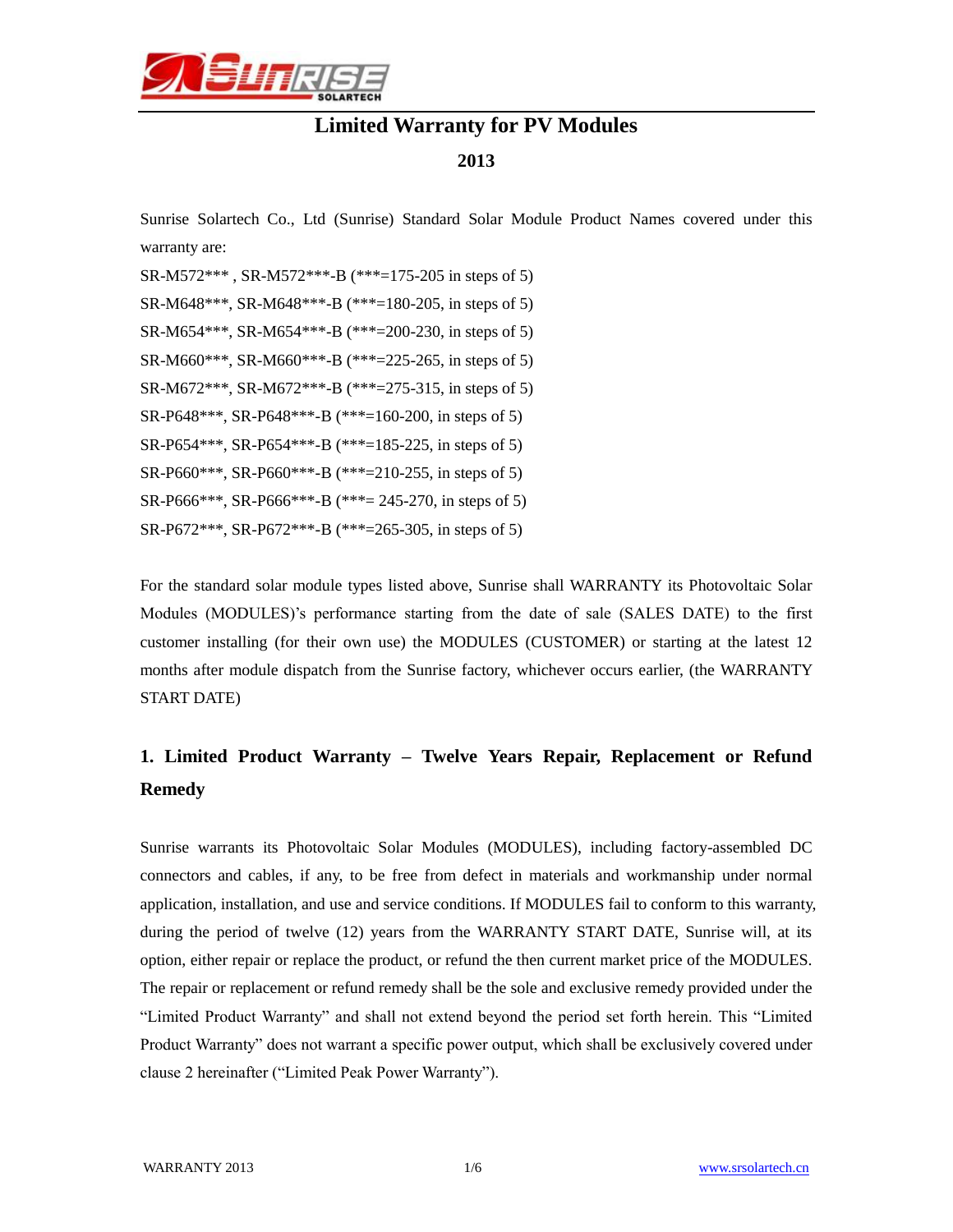

### **2. Limited Peak Power Warranty - Limited Remedy**

#### **2.1 5 years**

If, for a period of Five ( 5 ) years from the Warranty Start Date, any MODULE(s) exhibits a power output less than 95 % of the nominal power as set out in Sunrise's product datasheet, provided that such loss in power is determined by Sunrise ( at its sole and absolute discretion ) to be due to defects in material or workmanship, Sunrise will, at its sole option, either (1) replace such loss in power by either, at Sunrise's sole option, (a) providing additional MODULES to the CUSTOMER to make up for such loss in power or (b) replacing the defective MODULE(s) or (2) refund the percentage of the cost of the MODULE (as measured by the then current market price of the MODULE) to the CUSTOMER representing the percentage of the power output less than 95% of the nominal power as set out as specified in sunrise's product datasheet.

#### **2.2 12 years**

If, for a period of Twelve ( 12 ) years from the Warranty Start Date, any MODULE(s) exhibits a power output less than 90 % of the nominal power as set out in sunrise's product datasheet, provided that such loss in power is determined by Sunrise ( at its sole and absolute discretion ) to be due to defects in material or workmanship, Sunrise will, at its sole option, either (1) replace such loss in power by either, at Sunrise's sole option, (a) providing additional MODULES to the CUSTOMER to make up for such loss in power or (b) replacing the defective MODULE(s) or (2) refund the percentage of the cost of the MODULE (as measured by the current market price of the MODULE) to the CUSTOMER representing the percentage of the power output less than 90% of the nominal power as set out as specified in Sunrise's product datasheet.

#### **2.3 18 years**

If, for a period of Eighteen (18 ) years from the Warranty Start Date, any MODULE(s) exhibits a power output less than 85% of the nominal power as set out in Sunrise's product datasheet, provided that such loss in power is determined by Sunrise ( at its sole and absolute discretion ) to be due to defects in material or workmanship, Sunrise will, at its sole option, either (1) replace such loss in power by either, at Sunrise's sole option, (a) providing additional MODULES to the CUSTOMER to make up for such loss in power or (b) replacing the defective MODULE(s) or (2) refund the percentage of the cost of the MODULE (as measured by the then current market price of the MODULE) to the CUSTOMER representing the percentage of the power output less than 85% of the nominal power as set out as specified in sunrise's product datasheet.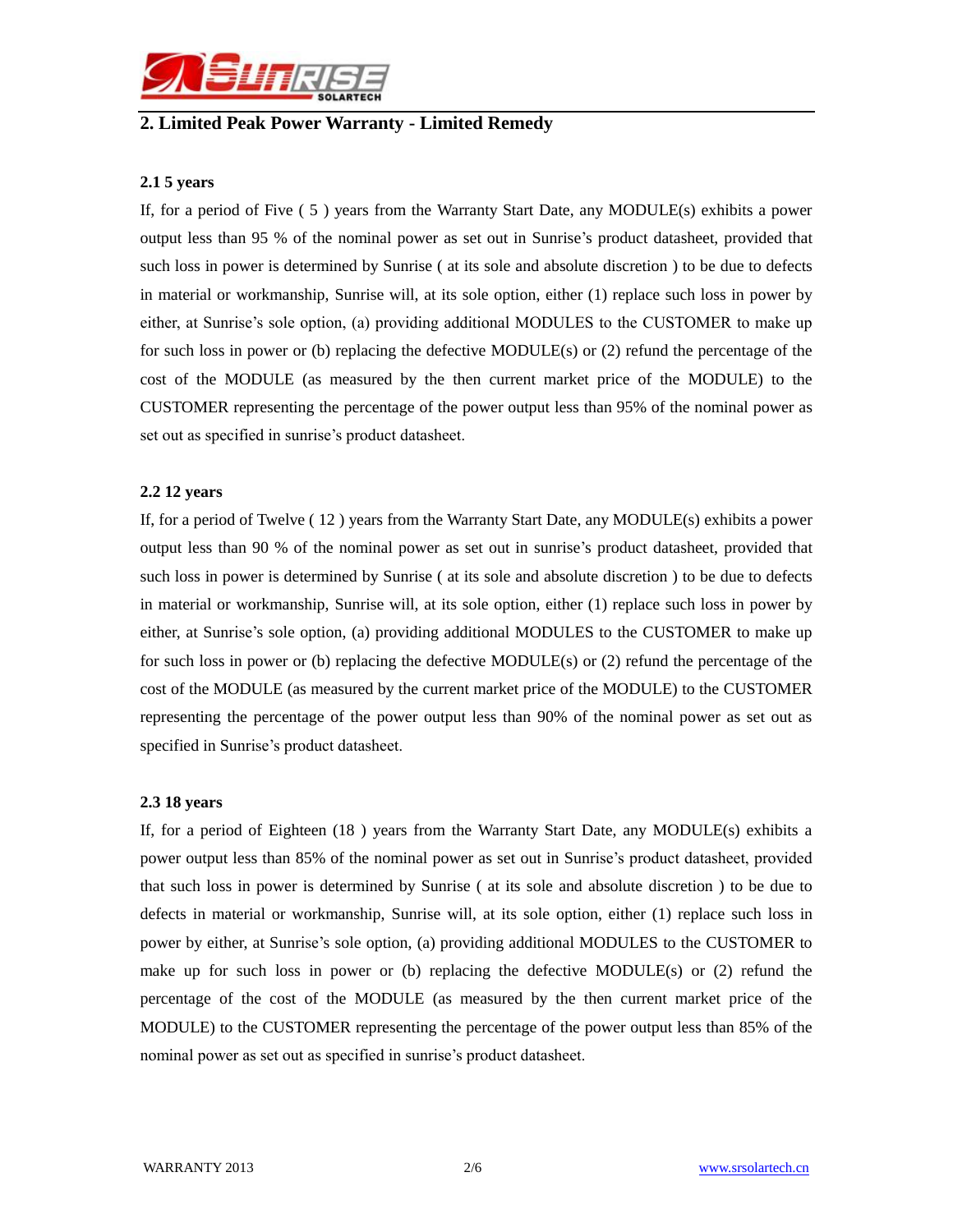

#### **2.4 25 years**

If, for a period of Twenty-five (25) years from the Warranty Start Date,, any MODULE(s) exhibits a power output less than 80% of the nominal power as set out "in Sunrise's product datasheet, provided that such loss in power is determined by Sunrise (at its sole and absolute discretion ) to be due to defects in material or workmanship, Sunrise will, at its sole option, either (1)

replace such loss in power by either, at Sunrise's sole option, (a) providing additional MODULES to the CUSTOMER to make up for such loss in power or (b) replacing the defective MODULE(s) or (2) refund the percentage of the cost of the MODULE (as measured by the then current market price of the MODULE) to the CUSTOMER representing the percentage of the power output less than 80% of the nominal power as set out as specified in Sunrise's product datasheet.

### **3. Exclusions and Limitations**

3.1 In any event, all warranty claims must be received within the applicable warranty period for this warranty to be effective.

3.2 The "Warranties" do not apply to any MODULES which have been subjected to: Misuse, abuse, neglect or accident;

Alteration, improper installation or application;

Non-observance of Sunrise's installation and maintenance instructions;

Repair or modifications by someone other than an approved service technician of Sunrise;

Power failure surges, lightning, flood, fire, accidental breakage or other events outside Sunrise's control.

3.3 "Warranties" do not cover any costs associated with installation, removal or re-installation of the PV-modules and (except as explicitly set forth in the final paragraph of Section 5) customs clearance or any other costs for return of the MODULES.

3.4 Warranty claims will not be honored if the type or serial number of the MODULES have been altered, removed or made illegible.

### **4. Limitation of Warranty Scope**

These "Limited Warranties for PV Modules" as set forth herein are expressly in lieu of and exclude all other express or implied warranties, including but not limited to warranties of merchantability and of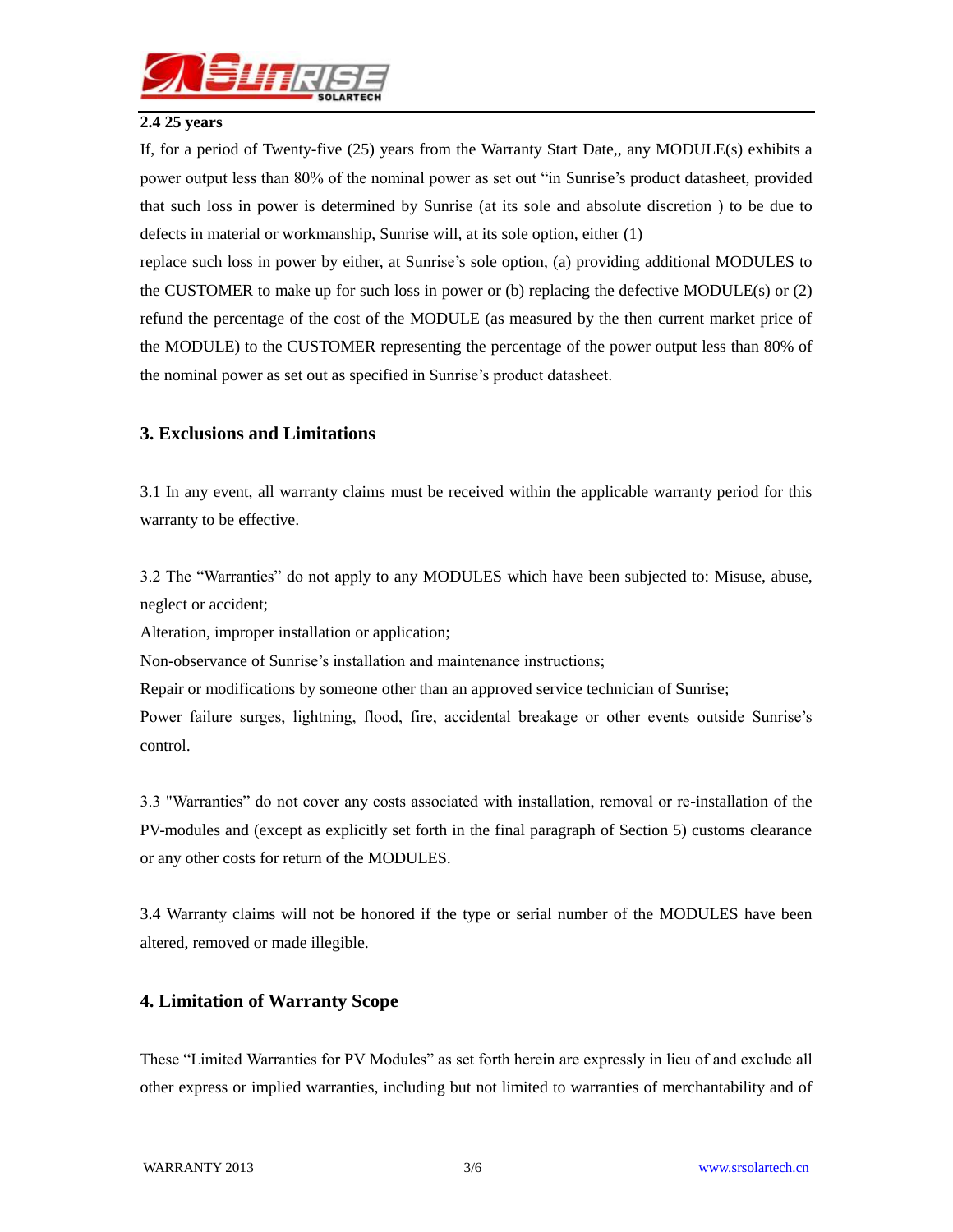

fitness for particular purpose, use, or application, and all other obligations or liabilities on the part of Sunrise, unless such other obligations or liabilities are expressly agreed to in writing signed and approved by Sunrise. Sunrise shall have no responsibility or liability whatsoever for damage or injury to persons or property, or for other loss or injury resulting from any cause whatsoever arising out of or related to the MODULES, including, without limitation, any defects in the MODULE, or from use or installation. Under no circumstances shall Sunrise be liable for incidental, consequential or special damages, howsoever caused. Loss of use, loss of profits, loss of production, and loss of revenues are specifically and without limitation excluded. Sunrise's aggregate liability, if any, in damages or otherwise, shall not exceed the invoice value as paid by the CUSTOMER, for the single unit of MODULE.

### **5. Obtaining Warranty Performance**

If the CUSTOMER has a justified claim covered by this "Limited Warranties for PV Modules", an immediate notification directly to Sunrise shall be filed by mailing a registered letter in writing to the address of Sunrise listed hereunder, or, sending an email letter to the email account of Sunrise listed hereunder. Together with the notification, the CUSTOMER should enclose the evidence of the claim with the corresponding serial number of the MODULE(s) and the date on which the MODULES have been purchased. An invoice with clear indication of the purchase date, purchase price, module type, stamp or signature of Sunrise or its distributors should also be submitted as part of the evidence.

The return of any PV-modules will not be accepted unless prior written authorization has been given by Sunrise. Sunrise shall reimburse CUSTOMER for reasonable, customary and documented transportation charges by sea freight for both the return of the MODULES and reshipment of any repaired or replaced MODULES, only if this cost is authorized by Sunrise customer service department.

### **6. Severability**

If a part, provision or clause of this "Limited Warranty for PV Modules", or the application thereof to any person or circumstance, is held invalid, void or unenforceable, such holding shall not affect and shall leave all other parts, provisions, clauses or applications of this "Limited Warranty for PV Modules", and to this end such other parts, provisions, clauses or applications of this "Limited Warranty for PV Modules" shall be treated as severable.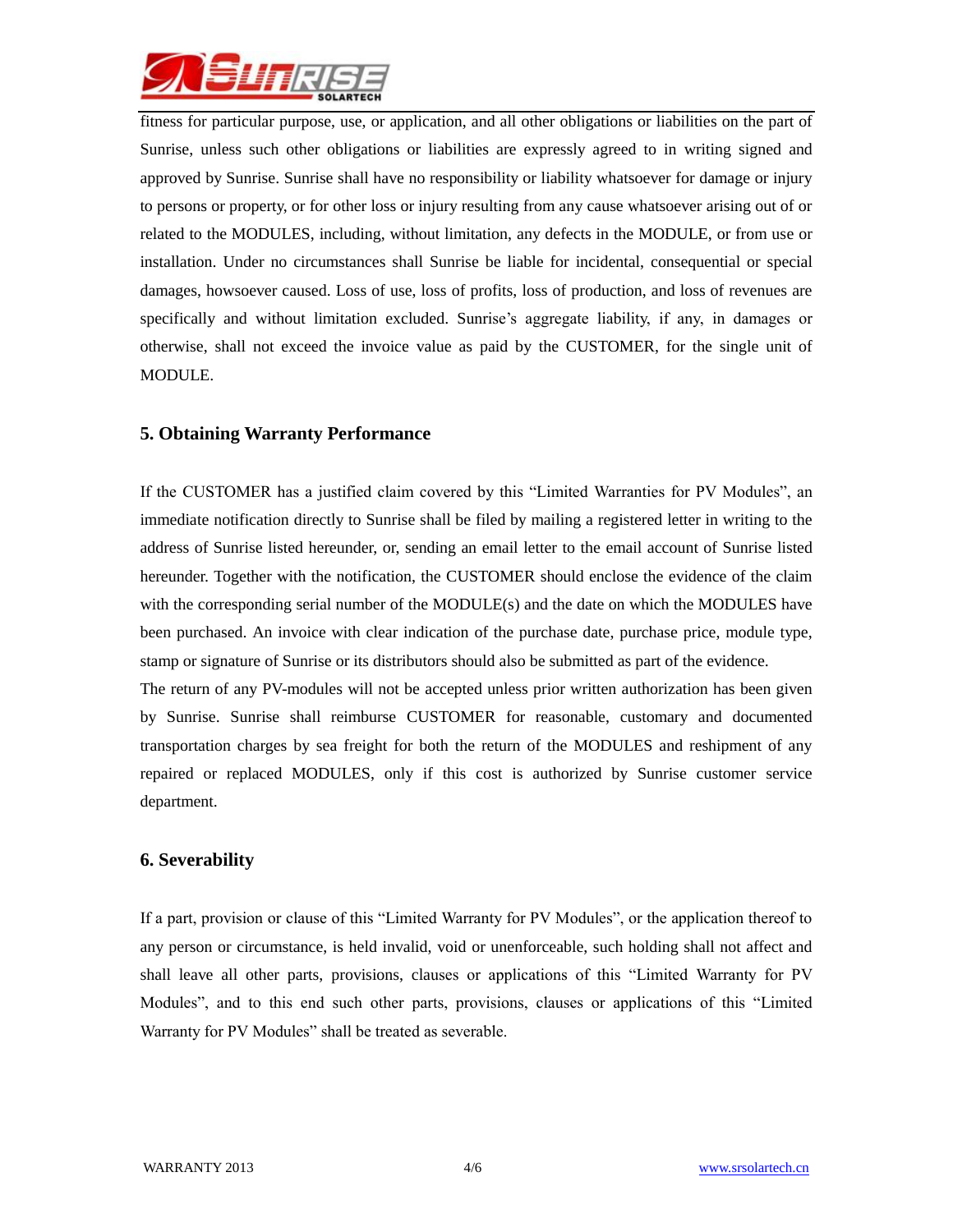

### **7. Disputes**

In case of any discrepancy in a warranty-claim, a first-class international test-institute such as Fraunhofer ISE in Freiburg/ Germany, TüV Rheinland in Cologne/ Germany or ASU Arizona State University shall be involved to judge the claim finally. All fees and expenses shall be born by the losing party, unless otherwise awarded. The final explanation right shall be borne by Sunrise.

YOU MAY HAVE SPECIFIC LEGAL RIGHTS OUTSIDE THIS WARRANTY, AND YOU MAY ALSO HAVE OTHER RIGHTS THAT VARY FROM STATE TO STATE. THIS LIMITED WARRANTY DOES NOT AFFECT ANY ADDITIONAL RIGHTS YOU HAVE UNDER LAWS IN YOUR JURISDICTION GOVERNING THE SALE OF CONSUMER GOODS, INCLUDING, WITHOUT LIMITATION, NATIONAL LAWS IMPLEMENTING EC DIRECTIVE 99/44. SOME STATES DO NOT ALLOW THE EXCLUSION OR LIMITATION OF INCIDENTAL OR CONSEQUENTIAL DAMAGES, SO THE LIMITATIONS OR EXCLUSIONS IN THIS LIMITED WARRANTY STATEMENT MAY NOT APPLY TO YOU.

### **8. Various**

The repair or replacement of the MODULES or the supply of additional MODULES does not cause the beginning of new warranty terms, nor shall the original terms of this "Limited Warranty for PV-Modules" be extended. Any replaced MODULES shall become the property of Sunrise made for their disposal. Sunrise has the right to deliver another type (different in size, color, shape and/or power) in case sunrise discontinued producing the replaced MODULES at the time of the claim.

### **9. Warranty Transfer**

This warranty is transferable when the product remains installed in its original installation location.

### **10. Force Majeure**

Sunrise shall not be responsible or liable in any way to the customer or any third-party arising from any non-performance or delay in performance of any terms and conditions of sale, including this "Limited Warranty for PV Modules", due to acts God, war, riots, strikes, warlike conditions, plague or other epidemics, fire, flood, or any other similar cause or circumstance beyond the reasonable control of Sunrise. In such cases, performance by Sunrise of this Limited Warranty shall be suspended without